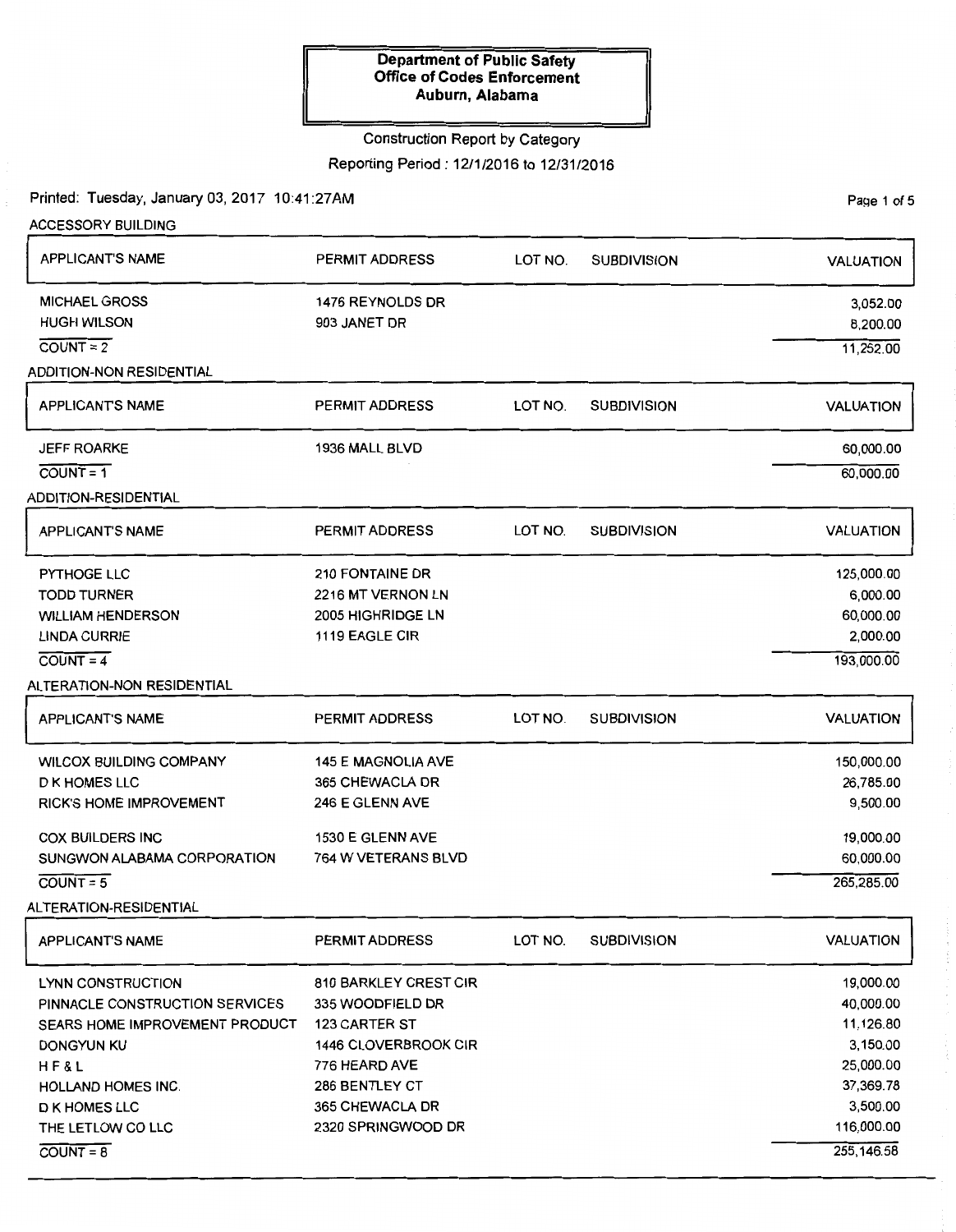# Construction Report by Category

Reporting Period: 12/1/2016 to 12/31/2016

## Printed: Tuesday, January 03, 2017 10:41:27AM

## AMUSEMENT/SOCIAURECREATIONAL

| <b>APPLICANT'S NAME</b>      | <b>PERMIT ADDRESS</b>       | LOT NO. | <b>SUBDIVISION</b> | <b>VALUATION</b> |
|------------------------------|-----------------------------|---------|--------------------|------------------|
| THE BACKYARD EXPERIENCE      | 488 ARNELL LN               |         |                    | 48,500.00        |
| $COUNT = 1$                  |                             |         |                    | 48,500.00        |
| ROOFING- NON RESIDENTIAL     |                             |         |                    |                  |
| <b>APPLICANT'S NAME</b>      | <b>PERMIT ADDRESS</b>       | LOT NO. | <b>SUBDIVISION</b> | <b>VALUATION</b> |
| <b>SUPERIOR ROOFING</b>      | 350 N COLLEGE ST            |         |                    | 15,285.00        |
| <b>SUPERIOR ROOFING</b>      | 100 N COLLEGE ST            |         |                    | 6,400.00         |
| $COUNT = 2$                  |                             |         |                    | 21,685.00        |
| ROOFING-RESIDENTIAL          |                             |         |                    |                  |
| <b>APPLICANT'S NAME</b>      | PERMIT ADDRESS              | LOT NO. | <b>SUBDIVISION</b> | <b>VALUATION</b> |
| <b>MCCRORY CONTRACTING</b>   | 1740 STONE POINTE DR        |         |                    | 7,800.00         |
| AJ'S ROOFING                 | 802 E MAGNOLIA AVE, APT D   |         |                    | 2,600.00         |
| <b>SUPERIOR ROOFING</b>      | 1153 RUSTIC RIDGE CT        |         |                    | 9,130.00         |
| <b>SUPERIOR ROOFING</b>      | <b>1835 HAYDEN AVE</b>      |         |                    | 9,515.00         |
| APEX ROOFING AND RESTORATION | 2225 MT VERNON LN           |         |                    | 8,758.93         |
| APEX ROOFING AND RESTORATION | <b>165 ASHETON LN</b>       |         |                    | 13,987.03        |
| APEX ROOFING AND RESTORATION | <b>1888 HILLTON CT</b>      |         |                    | 3,579.09         |
| <b>MCCRORY CONTRACTING</b>   | 3660 HAWTHORNE CT           |         |                    | 6,500.00         |
| <b>MCCRORY CONTRACTING</b>   | 504 BELMONTE DR             |         |                    | 8,400.00         |
| <b>MCCRORY CONTRACTING</b>   | <b>1645 CRESCENT BLVD</b>   |         |                    | 9,200.00         |
| <b>MCCRORY CONTRACTING</b>   | <b>1590 CRESCENT BLVD</b>   |         |                    | 8,700.00         |
| <b>SUPERIOR ROOFING</b>      | 304 LEE DR                  |         |                    | 7,975.00         |
| APEX ROOFING AND RESTORATION | <b>540 BRENTON CROSSING</b> |         |                    | 9,811.87         |
| APEX ROOFING AND RESTORATION | <b>191 ASHETON LN</b>       |         |                    | 7,801.45         |
| <b>MCCRORY CONTRACTING</b>   | <b>1688 CRESCENT BLVD</b>   |         |                    | 8,500.00         |
| <b>SUPERIOR ROOFING</b>      | 591 E UNIVERSITY DR         |         |                    | 4,350.00         |
| <b>SUPERIOR ROOFING</b>      | 204 N RYAN ST               |         |                    | 13,535.00        |
| APEX ROOFING AND RESTORATION | 1743 LAUREN LN              |         |                    | 8,018.06         |
| <b>MCCRORY CONTRACTING</b>   | 2006 KEYSTONE DR            |         |                    | 9,300.00         |
| <b>MCCRORY CONTRACTING</b>   | 1636 PIEDMONT DR            |         |                    | 9,000.00         |
| $COUNT = 20$                 |                             |         |                    | 166,461.43       |

Page 2 of 5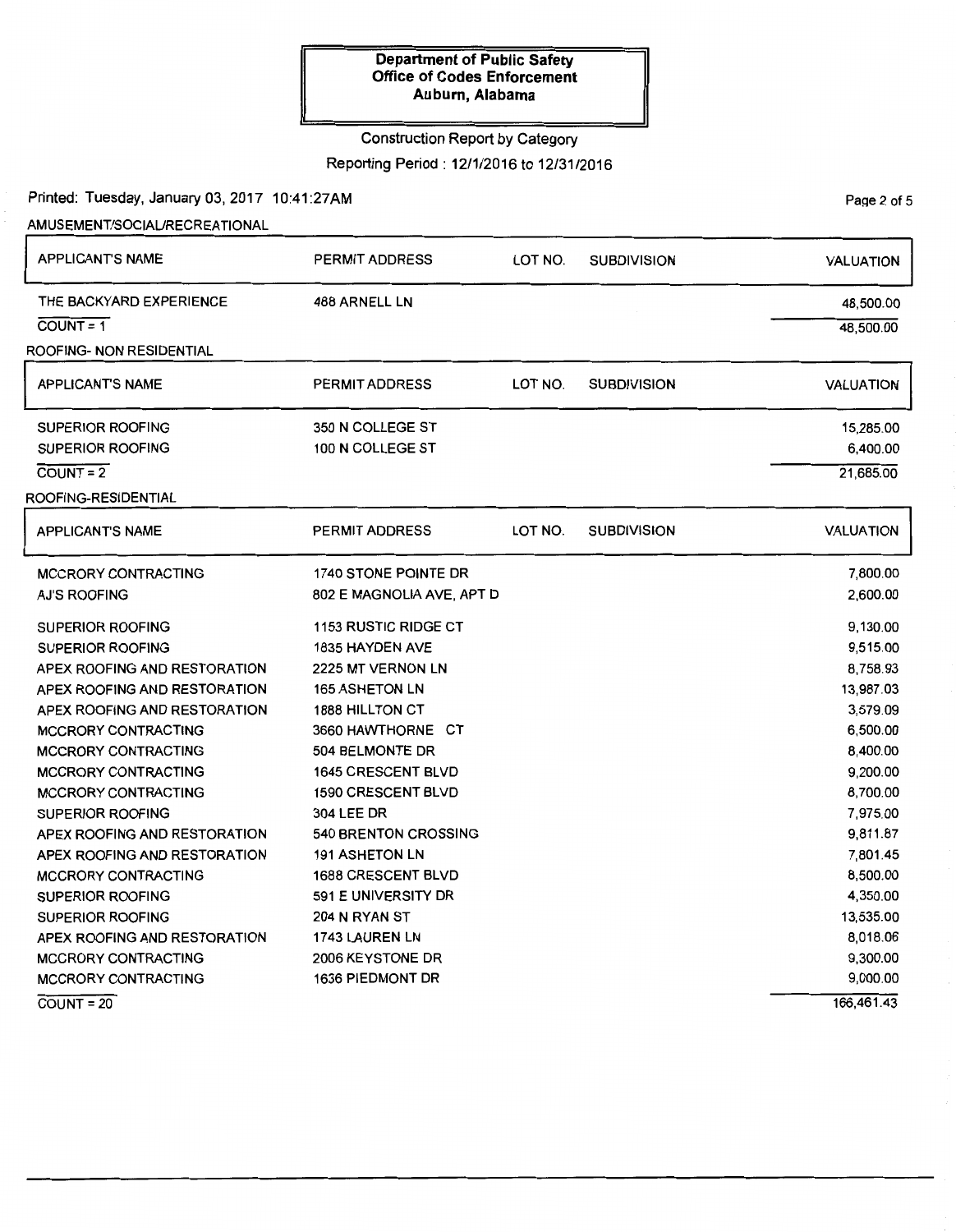# Construction Report by Category Reporting Period: 12/1/2016 to 12/31/2016

## Printed: Tuesday, January 03, 2017 10:41 :27AM

## SINGLE FAMILY HOUSE-ATTACHED

| <b>APPLICANT'S NAME</b> | <b>PERMIT ADDRESS</b> | LOT NO.   | <b>SUBDIVISION</b>   | <b>VALUATION</b> |
|-------------------------|-----------------------|-----------|----------------------|------------------|
| DILWORTH DEVELOPMENT    | 917 PEMBROKE PL       | $53 - A1$ | <b>ROSEMARY GATE</b> | 156,025.13       |
| DILWORTH DEVELOPMENT    | 921 PEMBROKE PL       | 53-A2     | <b>ROSEMARY GATE</b> | 156.025.13       |
| DILWORTH DEVELOPMENT    | 925 PEMBROKE PL       | 54-A1     | <b>ROSEMARY GATE</b> | 156.025.13       |
| DILWORTH DEVELOPMENT    | 929 PEMBROKE PL       | 54-A2     | <b>ROSEMARY GATE</b> | 156.025.13       |
| DILWORTH DEVELOPMENT    | 933 PEMBROKE PL       | $55 - A1$ | ROSEMARY GATE        | 156,025.13       |
| DILWORTH DEVELOPMENT    | 937 PEMBROKE PL       | 55-A2     | <b>ROSEMARY GATE</b> | 156,025.13       |
| DILWORTH DEVELOPMENT    | 941 PEMBROKE PL       | 56-A1     | <b>ROSEMARY GATE</b> | 156,025.13       |
| DILWORTH DEVELOPMENT    | 945 PEMBROKE PL       | 56-A2     | <b>ROSEMARY GATE</b> | 156,025.13       |
| DILWORTH DEVELOPMENT    | 949 PEMBROKE PL       | 57-A1     | <b>ROSEMARY GATE</b> | 156,025.13       |
| $COUNT = 9$             |                       |           |                      | 404,226.17       |

PaQe 3 of 5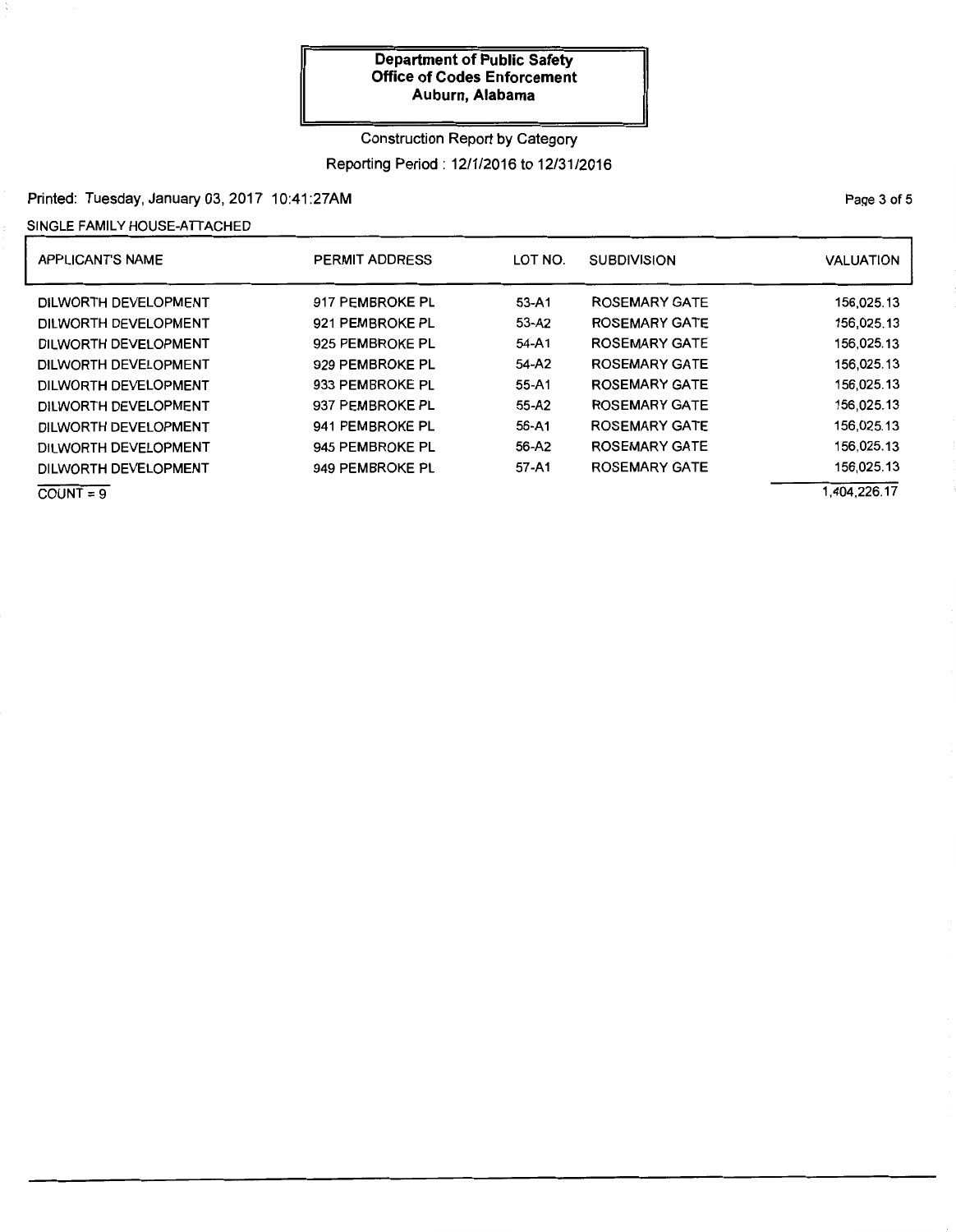# Construction Report by Category Reporting Period: 12/1/2016 to 12/31/2016

# Printed: Tuesday, January 03, 2017 10:41:27AM Printed: Tuesday, January 03, 2017 10:41:27AM

## SINGLE FAMILY HOUSE-DETACHED

| <b>APPLICANT'S NAME</b>            | <b>PERMIT ADDRESS</b>       | LOT NO. | <b>SUBDIVISION</b>           | <b>VALUATION</b> |
|------------------------------------|-----------------------------|---------|------------------------------|------------------|
| DEAN SPRATLIN CONSTRUCTION INC     | <b>1360 FALLS CREST DR</b>  | 19      | YARBROUGH FARMS              | 390,890.10       |
| DEAN SPRATLIN CONSTRUCTION INC     | 1594 CLUB CREEK DR          | 169     | YARBROUGH FARMS CLUB CREEK   | 343,281.84       |
| DILWORTH DEVELOPMENT               | 3170 MOORES MILL RD         |         |                              | 641,858.98       |
| <b>BUILDERS PROFESSIONAL GROUP</b> | 2702 MIMMS LN               | 143     | <b>MIMMS TRAIL</b>           | 281,101.18       |
| <b>CARRIAGE HOMES LLC</b>          | 716 PETRIE RD               | 10A     | <b>CARY WOODS</b>            | 444,384.36       |
| <b>EDGAR HUGHSTON BUILDER INC.</b> | 782 COTSWOLD WAY            | 2       | <b>COTSWOLDS</b>             | 292,862.19       |
| <b>EDGAR HUGHSTON BUILDER INC.</b> | 758 COTSWOLD WAY            | 7       | <b>COTSWOLDS</b>             | 295,331.85       |
| <b>TRUE BUILT HOMES</b>            | 2164 WELCH XING             | 68      | <b>ASHETON LAKES</b>         | 328,868.03       |
| HOMEWORKS OF ALABAMA INC           | 2250 N DONAHUE DR           | 67      | <b>HIGHLANDS</b>             | 317,499.88       |
| HOMEWORKS OF ALABAMA INC           | 2242 N DONAHUE DR           | 65      | <b>HIGHLANDS</b>             | 247,714.60       |
| <b>GRAYHAWK HOMES INC</b>          | 1573 N CAMDEN DR            | 66      | <b>DONAHUE RIDGE</b>         | 305,491.34       |
| <b>GRAYHAWK HOMES INC</b>          | 1565 N CAMDEN DR            | 68      | <b>DONAHUE RIDGE</b>         | 239,272.31       |
| <b>HAYLEY-FREEMAN CONST CO</b>     | 2666 SOPHIA CT              | 175     | <b>TUSCANY HILLS</b>         | 216,033.86       |
| <b>LANDMARK PROPERTIES</b>         | <b>1304 FALLS CREST DR</b>  | 124     | YARBROUGH FARMS CLUB CREEK   | 390,776.50       |
| <b>STONE MARTIN BUILDERS</b>       | 2461 SNOWSHILL LN           | 50      | THE OAKS AT COTSWOLD         | 230, 153. 12     |
| <b>STONE MARTIN BUILDERS</b>       | 2457 SNOWSHILL LN           | 49      | THE OAKS AT COTSWOLD         | 212,003.24       |
| DILWORTH DEVELOPMENT               | 2284 EAST LAKE BLVD         | 16      | <b>EAST LAKE SUBDIVISION</b> | 344,831.79       |
| <b>GRAYHAWK HOMES INC</b>          | 1558 N CAMDEN DR            | 77      | <b>DONAHUE RIDGE</b>         | 330,982.85       |
| <b>EASTBROOK HOMES</b>             | 2110 PRESERVE DR            | 95      | <b>PRESERVE</b>              | 294,824.43       |
| <b>GRAYHAWK HOMES INC</b>          | <b>1389 CLOVERBROOK CIR</b> | 7       | <b>SOUTHERN EDGE</b>         | 208,596.72       |
| HOMESTEAD RESIDENTIAL              | 1736 EASTON CT              | 34A     | <b>EAST LAKE TOWNHOMES</b>   | 316,584.20       |
| <b>HOMESTEAD RESIDENTIAL</b>       | 1734 EASTON CT              | 35A     | <b>EAST LAKE TOWNHOMES</b>   | 269,716.87       |
| <b>HOMESTEAD RESIDENTIAL</b>       | 1730 EASTON CT              | 36 A    | <b>EAST LAKE TOWNHOMES</b>   | 316,584.20       |
| DONNA YOUNG                        | 115 S RYAN ST               | 22A     | <b>YARBROUGH SPRINGS</b>     | 36,000.00        |
| DILWORTH DEVELOPMENT               | 721 PETRIE RD               | 8       | <b>CARY WOODS</b>            | 297,796.35       |
| <b>GRINER CONSTRUCTION</b>         | 2355 MIMMS LN               | 219     | <b>MIMMS TRAIL</b>           | 228,381.74       |
| DILWORTH DEVELOPMENT               | 1562 ELLA GRACE DR          | 162     | YARBROUGH FARMS CLUB CREEK   | 328,073.54       |
| <b>EASTBROOK HOMES</b>             | 2039 MOHICAN DR             | 167A    | <b>PRESERVE</b>              | 254,481.95       |
| HOMEWORKS OF ALABAMA INC           | <b>130 CAROLINA CT</b>      | 39      | <b>CHARLESTON PLACE</b>      | 263,632.29       |
| ADAMSON CONSTRUCTION CORP LLC      | 2119 PRESERVE DR            | 86      | <b>PRESERVE</b>              | 437,666.85       |
| <b>EDGAR HUGHSTON BUILDER INC.</b> | 763 COTSWOLD WAY            | 133     | <b>COTSWOLDS</b>             | 258,965.96       |
| TIM YATES CONSTRUCTION             | <b>1135 FIELDCREST LN</b>   | 16      | <b>GROVE HILL</b>            | 262,001.00       |
| TIM YATES CONSTRUCTION             | 1134 FIELDCREST LN          | 17      | <b>GROVE HILL</b>            | 257,890.00       |
| <b>BLUE OAK CONSTRUCTION</b>       | 371 PEAR TREE RD            | c2      | <b>TAYLOR BAKER</b>          | 434,945.35       |
| $COUNT = 34$                       |                             |         |                              | 10,319,479.47    |
| STORE/CUSTOMER SERVICE             |                             |         |                              |                  |
| <b>APPLICANT'S NAME</b>            | <b>PERMIT ADDRESS</b>       | LOT NO. | <b>SUBDIVISION</b>           | <b>VALUATION</b> |
| <b>RYCON CONSTRUCTION INC</b>      | 2051 E UNIVERSITY DR        |         |                              | 850,000.00       |
| $COUNT = 1$                        |                             |         |                              | 850,000.00       |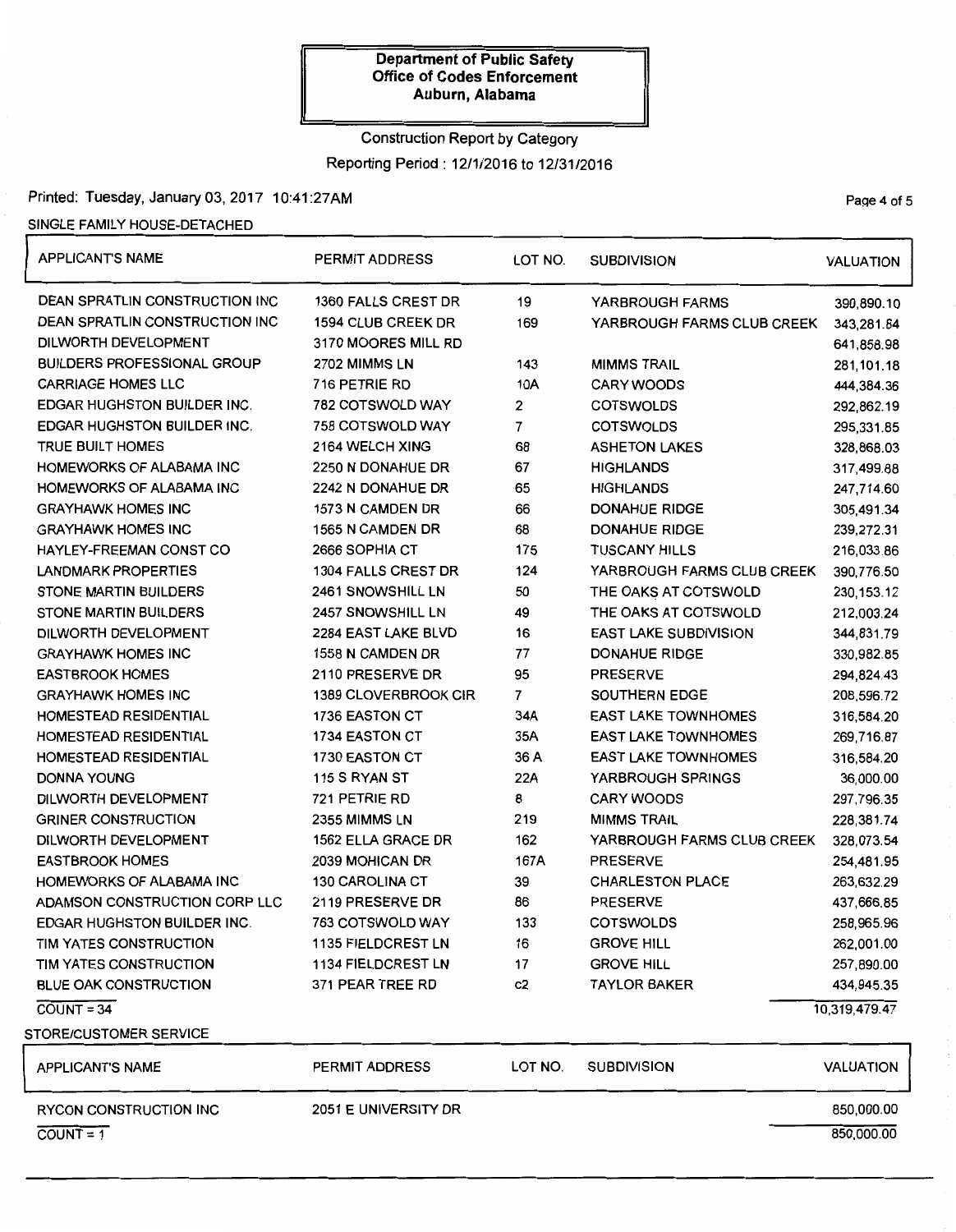Construction Report by Category Reporting Period: 12/1/2016 to 12/31/2016

Printed: Tuesday, January 03, 2017 10:41:27AM

TOTAL COUNT= 87

TOTAL VALUATION = 13,595,035.65

PaQe 5 of 5

*Dau In*